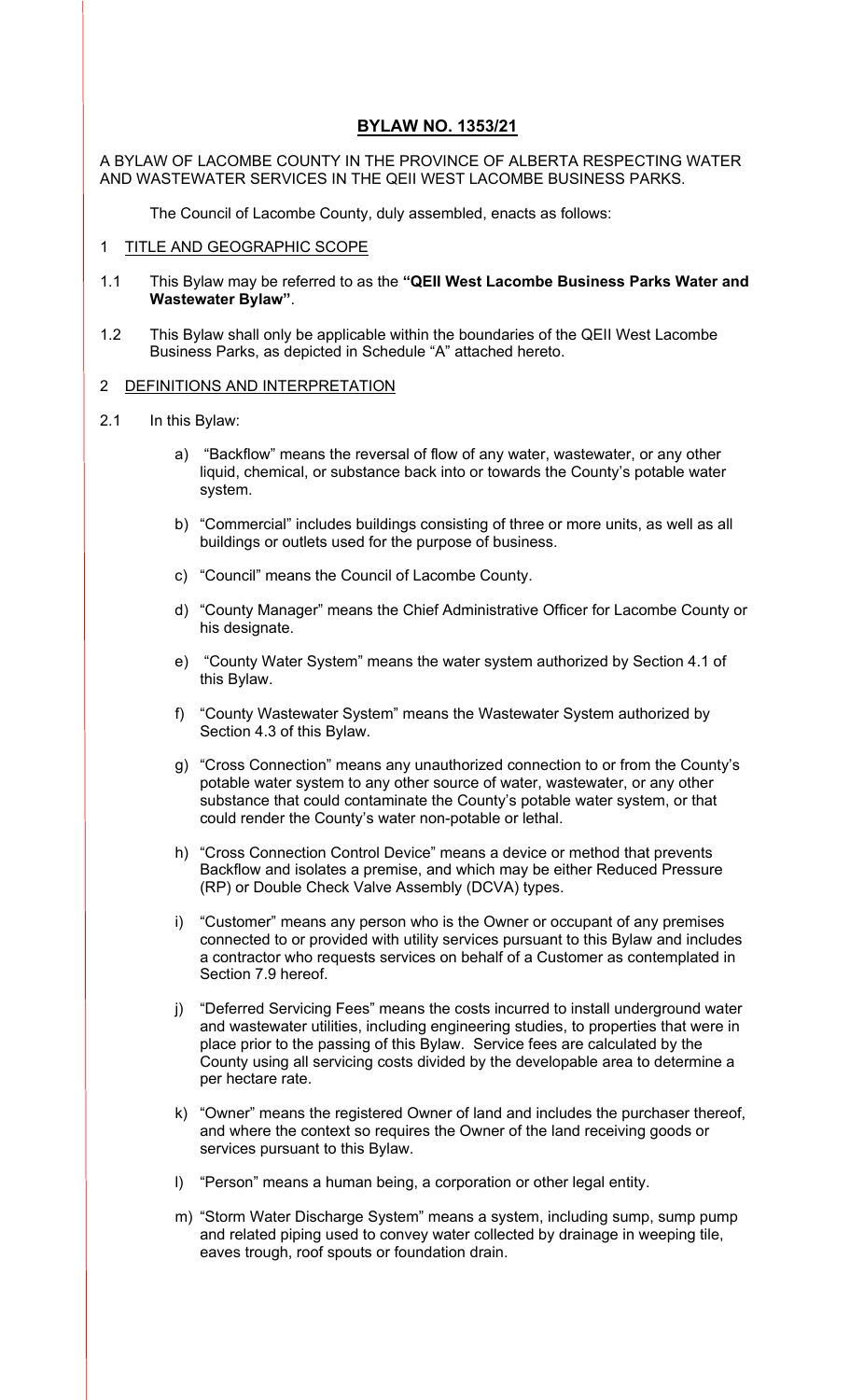- n) "Testable Cross Connection Control Device" means a Cross Connection Control Device which is capable of being inspected and tested in accordance with the National Plumbing Code of Canada, as amended or replaced.
- o) "QEII West Lacombe Business Parks" means those areas identified in Schedule "A" of this Bylaw.
- 2.2 The preamble and schedules attached to this Bylaw form part of this Bylaw.
- 2.3 In this Bylaw the reference to the male gender shall include the female, and the singular, shall include the plural and vice versa.
- 2.4 Where a word or term in this Bylaw is defined by this Bylaw, derivatives of that word or term shall be interpreted to have the same general meaning as the defined word or term, as the context may require.

### 3 DELEGATION OF AUTHORITY

- 3.1 Council hereby delegates to the County Manager authority to do all things necessary in order to fulfill the responsibilities and duties of the County with respect to the delivery of utility services under the Municipal Government Act and this Bylaw. The County Manager is responsible for the operation of the County's Water and Wastewater Systems in accordance with:
	- 3.1.1 Provincial and Federal Statutes and Regulations
	- 3.1.2 This Bylaw and related Regulations
- 3.2 The County Manager may delegate to one or more County employees any of the duties hereby delegated to the County Manager under this bylaw.

### 4 WATER AND WASTEWATER WORKS

- 4.1 The County is hereby authorized to operate a water supply and distribution system for the purposes of supplying the Owners and Customers within the QEII West Lacombe Business Parks with potable water and fire protection.
- 4.2 No person except the County may operate a water supply and distribution system or drill a water well within the boundaries of the QEII West Lacombe Business Parks on private or public land unless authorized in writing to do so by the County Manager.
- 4.3 The County is hereby authorized to operate a wastewater collection and disposal system for the purposes of collecting, treating and disposing of wastewater produced by any Owner and Customer within the QEII West Lacombe Business Parks.
- 4.4 No person except the County may operate a wastewater collection and disposal system within the QEII West Lacombe Business Parks.
- 4.5 All Owners of Premises located within the QEII West Lacombe Business Parks shall connect to the County Water and Wastewater Systems by December 31, 2021.
- 4.6 The County may give to an Owner of Premises located within the QEII West Lacombe Business Parks who fails to connect to the County Water and Wastewater Systems by December 31, 2021, a notice requiring the Owner to connect to the County Water and Wastewater Systems within the time period specified by the County, which shall not be less than 30 days. If an Owner fails to carry out the required steps and actions to the satisfaction of the County within the specified time period, the County may enter onto the lands in question and take the necessary actions, including construction of the service connection at the owner's expense as per section 553 (1)(a) of the *Municipal Government Act RSA 2000 Chapter M-26*.
- 4.7 Provided that the County has installed a water supply and distribution system within a road, easement, public utility lot or other property controlled by the County, the County Manager may require the Owner of an adjacent property to provide or pay for a service connection to the County Water System, and, if connected to any other water system, or supply (including a well) to disconnect from that water system and connect to the County's water system.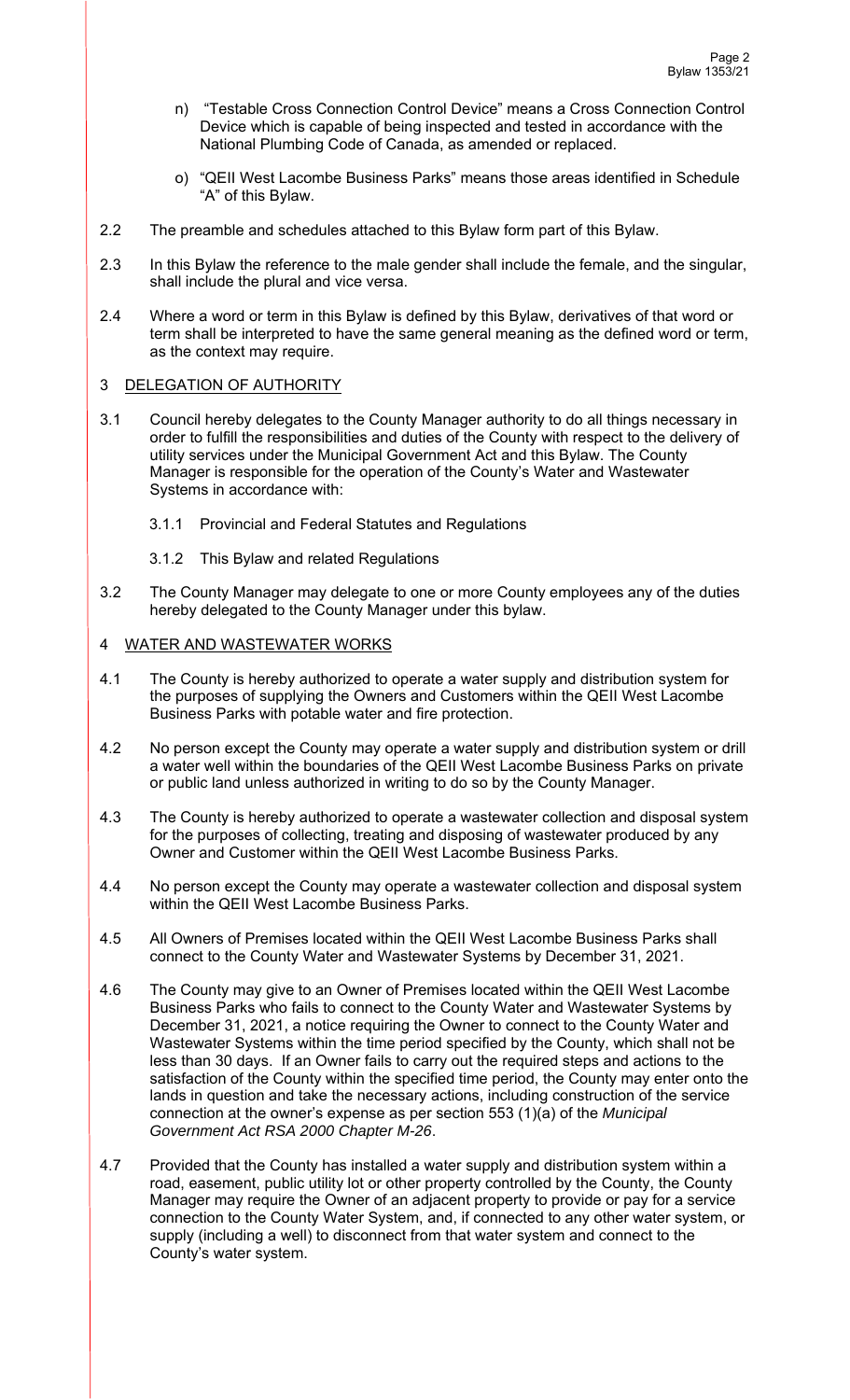- 4.8 Provided that pipes forming part of the County Wastewater System are located within a road, easement, public utility lot or other property controlled by the County, the County Manager may require the Owner of an adjacent property to provide or pay for a service connection to the County Wastewater System, and, if connected to any other Wastewater System, to disconnect from that Wastewater System and connect to the County's Wastewater System.
- 4.9 All Owners, or other persons occupying or having charge or control of premises located within the QEII West Lacombe Business Parks, shall connect to the County Water System and the County Wastewater System.
- 4.10 All Owners, or other persons occupying or having charge or control of premises located within the QEII West Lacombe Business Parks, that were serviced prior to the passing of this Bylaw are responsible to pay Deferred Servicing Fees. Deferred Servicing Fees are due as of March 31, 2022 and can be paid as a lump sum, or in either 5 or 10 annual installments. Owners choosing to pay in annual installments will be subject to interest of 6.5% annually and agree to allow a Caveat to be placed on their subject land confirming such payment arrangement until the balance is paid in full.

## 5 OPERATIONAL WATER AND WASTEWATER WORKS

- 5.1 Council may by resolution enter into agreements with other municipalities, private corporations or citizens for the supply of water or wastewater services beyond the limits of the QEII West Lacombe Business Parks, subject to such provisions, regulations or rates as may be deemed appropriate by Council.
- 5.2 The installation of all water and wastewater mains and related facilities shall be in accordance with the standards and specifications set out in the County's Standards Manual Edition 3 as updated from time to time.
- 5.3 Where the County undertakes work pursuant to this Bylaw the costs to be charged to and to be payable by the Owners or Customers, shall be calculated in accordance with costs and charges as set out in Schedule "C" to this Bylaw, or in the event that the charges are not specifically contemplated by Schedule "C", in such amounts as the County Manager may deem appropriate having regard to Schedule "C".
- 5.4 All properties that generate wastewater shall be connected to the County's Wastewater System.
- 5.5 Each lot or parcel and each principal building or occupancy, shall be provided with separate water and wastewater service where feasible.
- 5.6 No Person shall install a utility service connection without making an application for approval of such installation to the County and obtaining approval of such service.
- 5.7 No service connection shall be installed until a development or servicing agreement is signed by the Owner in form satisfactory to the County Manager.

## 6 WELLS AND OTHER SOURCES OF SUPPLY OF WATER

- 6.1 No well or other source of water except the County Water System shall be used in the QEII West Lacombe Business Parks without written permission from the County Manager.
- 6.2 All Persons having charge of or being Owners or occupiers of premises containing a well or other source of supply of water other than County Water System, may apply to the County Manager for permission to use the water in such well or other source of supply of water other than the County Water System. The County Manager in his discretion, may deny the application, or grant the application subject to such conditions the County Manager may deem appropriate including conditions on the use of such well or other source or supply of water.
- 6.3 Upon complying with the conditions prescribed in Section 6.2, the applicant may be granted a permit to use the water in the well or other source of supply of water. Any such permit may be withdrawn by the County Manager at any time without notice, and no person shall use a well or other source of supply of water after a permit for use of same has been withdrawn.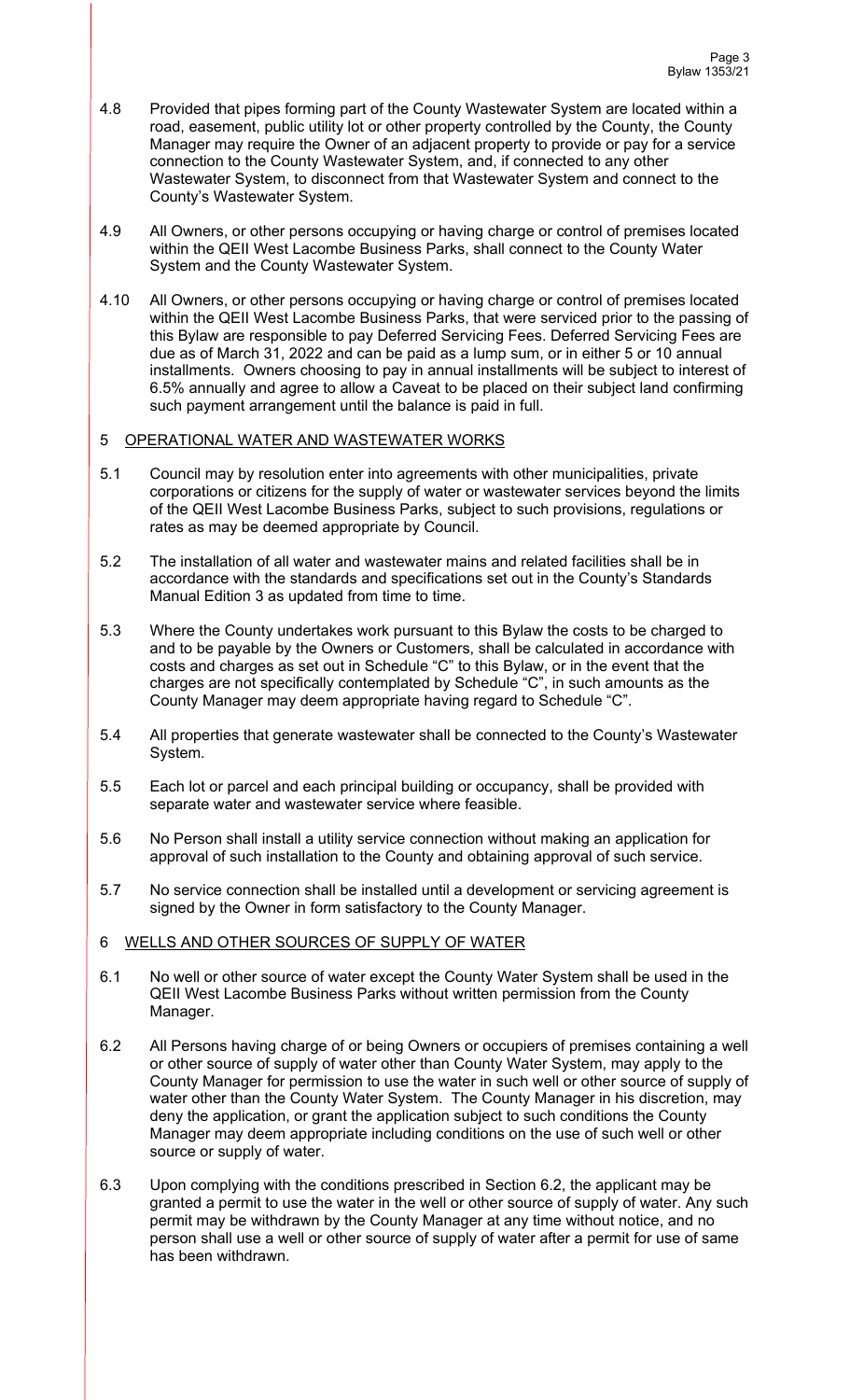- 6.4 If the use of any well or other source of supply of water is continued contrary to the provisions of this Bylaw the County Manager may issue an order that use of the well or other source of water cease immediately and that the well or other source of supply of water shall be disconnected, removed, plugged, filled up or otherwise abated.
- 6.5 No permits will be issued for new wells after the date this Bylaw becomes effective.
- 7 SYSTEM EXTENSIONS AND INSTALLATION OF SERVICE CONNECTIONS
- 7.1 Provision of service connections to County Water or Wastewater Systems
	- 7.1.1 Owners or their agents shall submit water and wastewater service connection line design plans, duly signed by a Professional Engineer, to the County for review and approval prior to the start of service connection construction. Each unit must have an outside curb stop readily available near the front property line and otherwise comply with County standards.
	- 7.1.2 The County may require changes to water and wastewater service connection line system designs to ensure acceptable standards in design, materials and construction.
- 7.2 Owners or their agents shall furnish two sets of "as built" plans to the County within 30 days of completion of the water and wastewater service connection lines and accompanying these "as built" plans shall be a letter indicating that the connections are fully operational.
- 7.3 Developing multi-lot subdivisions
	- 7.3.1 Where any new lot or group of lots is developed, the Owner shall arrange at their own cost the installation of approved water and wastewater service connections.
	- 7.3.2 Each development will be governed by development or servicing agreements.
- 7.4 Service connections on County property
	- 7.4.1 The Owner of a property is responsible for all costs of constructing or installing service connections which service the Owner's property, regardless of whether within the Owner's property or within County owned or controlled property.
	- 7.4.2 The County may install the service connection lines within County property to the Owner's property boundary only and shall charge the Owner of the property for those costs in accordance with Schedule "C".
	- 7.4.3 The County may cause the installation of service connections to be performed by a private contractor at the cost of the Owner for whom the service connections are installed.
- 7.5 An Owner shall be responsible to arrange and pay for the laying of service connections within his or her own property.
- 7.6 Owner provided service connections
	- 7.6.1 Where the County does not install the service connection lines, the County shall have the right of inspection.
	- 7.6.2 The Owner shall advise the County of the time of installation and shall allow the County reasonable opportunity to inspect the installation for conformance to County standards and specifications.
	- 7.6.3 Persons excavating for service connection lines shall not backfill until a request for inspection has been made to the County and the County has done an inspection and approved the installation.
	- 7.6.4 When making a request for an inspection, a 24-hour notice will be required by the County and inspection will only be done during County regular work hours.
	- 7.6.5 Persons backfilling before requesting and receiving an inspection may be required by the inspector to dig out and expose the service lines at the Owner's cost so that a proper inspection can be done.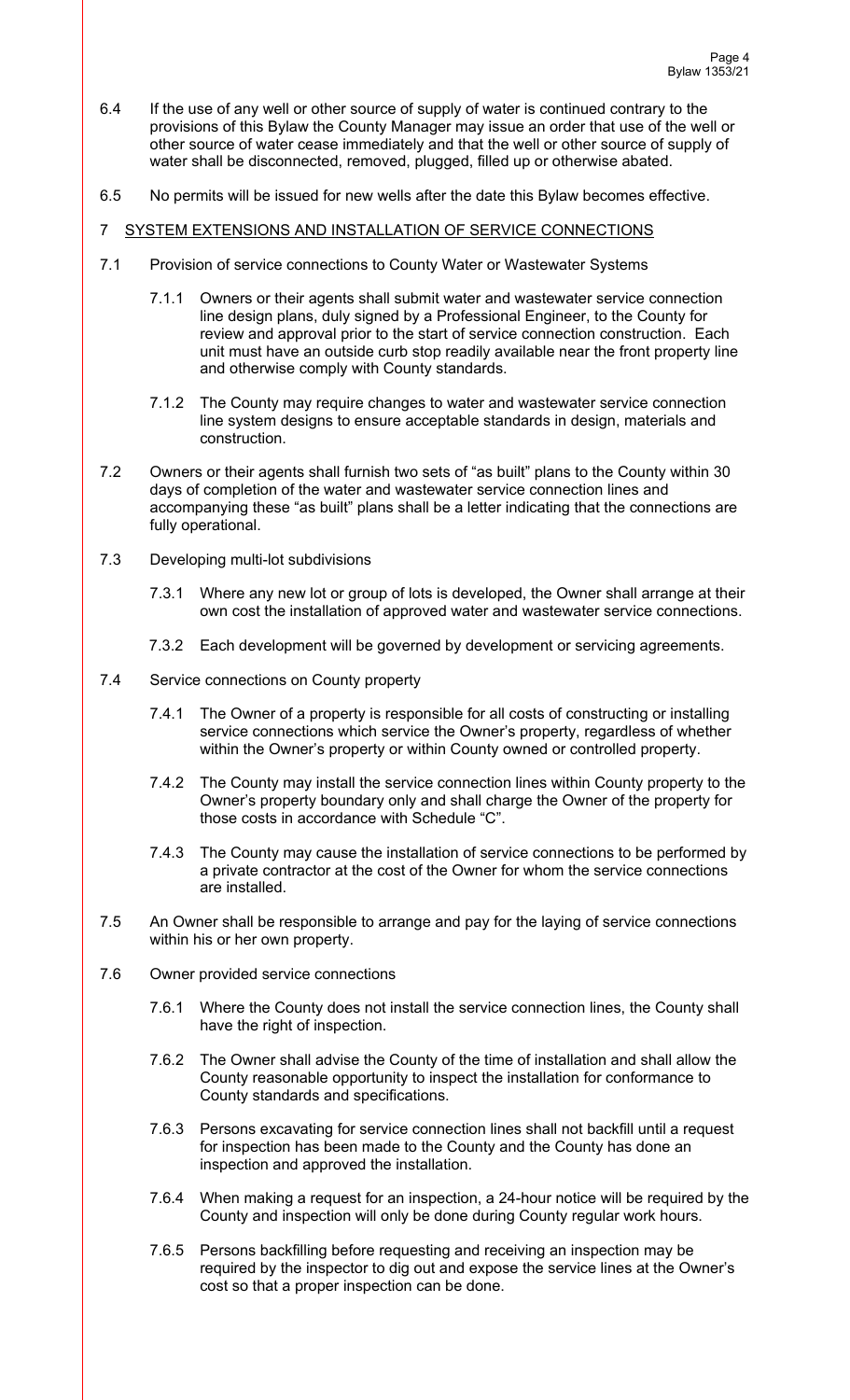- 7.7 Development of commercial buildings
	- 7.7.1 Permission will not be granted to supply water or wastewater services to two or more Commercial buildings that front on the same street and which are located on the same parcel of land. Each building must be serviced individually.
- 7.8 Application for temporary service
	- 7.8.1 Persons who wish temporary water service shall make application and enter into an agreement with the County and shall pay the County in advance the whole cost of service construction, including the cost of removal when no longer required.
	- 7.8.2 If required by the County a person requiring temporary water service shall provide a meter attachment meeting the requirements of the County.
- 7.9 Application for the testing of a water line
	- 7.9.1 A plumber acting on behalf of an Owner or Customer may, after obtaining permission by the County Manager, operate a curb shut off valve up to 1" (25 mm) in diameter for the purpose of:
		- a) The testing of the Owner's or Customer's piping in the case of new installations;
		- b) The replacing or renewing of the Owner's or Customer's service connection line.
	- 7.9.2 If water is required to test plumbing before a meter is installed a plumber may temporarily install a meter spacer pipe.
	- 7.9.3 After completion of work under this clause the authorized plumber shall immediately close the valve and remove the temporary meter spacer pipe.
	- 7.9.4 A plumber shall not operate any of the service control valves of 40 mm (1  $\frac{1}{2}$ ") or larger in size for any purpose.
- 7.10 Provision of fire protection works
	- 7.10.1 When an Owner wishes to provide fire protection by means of sprinkler heads, fire hydrants, or outlets for hose lines, or in some other manner, the Owner must apply for a special service pipe and the requirements of Section 7.1 of this Bylaw shall apply.
	- 7.10.2 When an application is approved by the County for a separate special service pipe to be utilized for fire protection, all costs are at the Owner's expense including the costs of the service connections between the Owner's property and the County's water system.
	- 7.10.3 The County shall maintain at its expense that portion of the special service pipe between the County's system and the Owner's property line, provided that the construction is accepted by the County as being in accordance with the County's standards and requirements, including the placement of all stop tapping or control valves.
	- 7.10.4 Service connections constructed on lands under the control or ownership of the County shall become the property of the County upon acceptance by the County.
- 7.11 County repairs to the service connections
	- 7.11.1 The County shall be responsible for the maintenance and repair of the water service line on County lands including the thawing of frozen lines from the main up to and including the curb stop valve.
	- 7.11.2 Should the damage to the line be caused by the negligence or improper action of the Owner or Customer or those for whom they are responsible, the costs for repairing or thawing lines and curb stop valve will be charged to the Owner.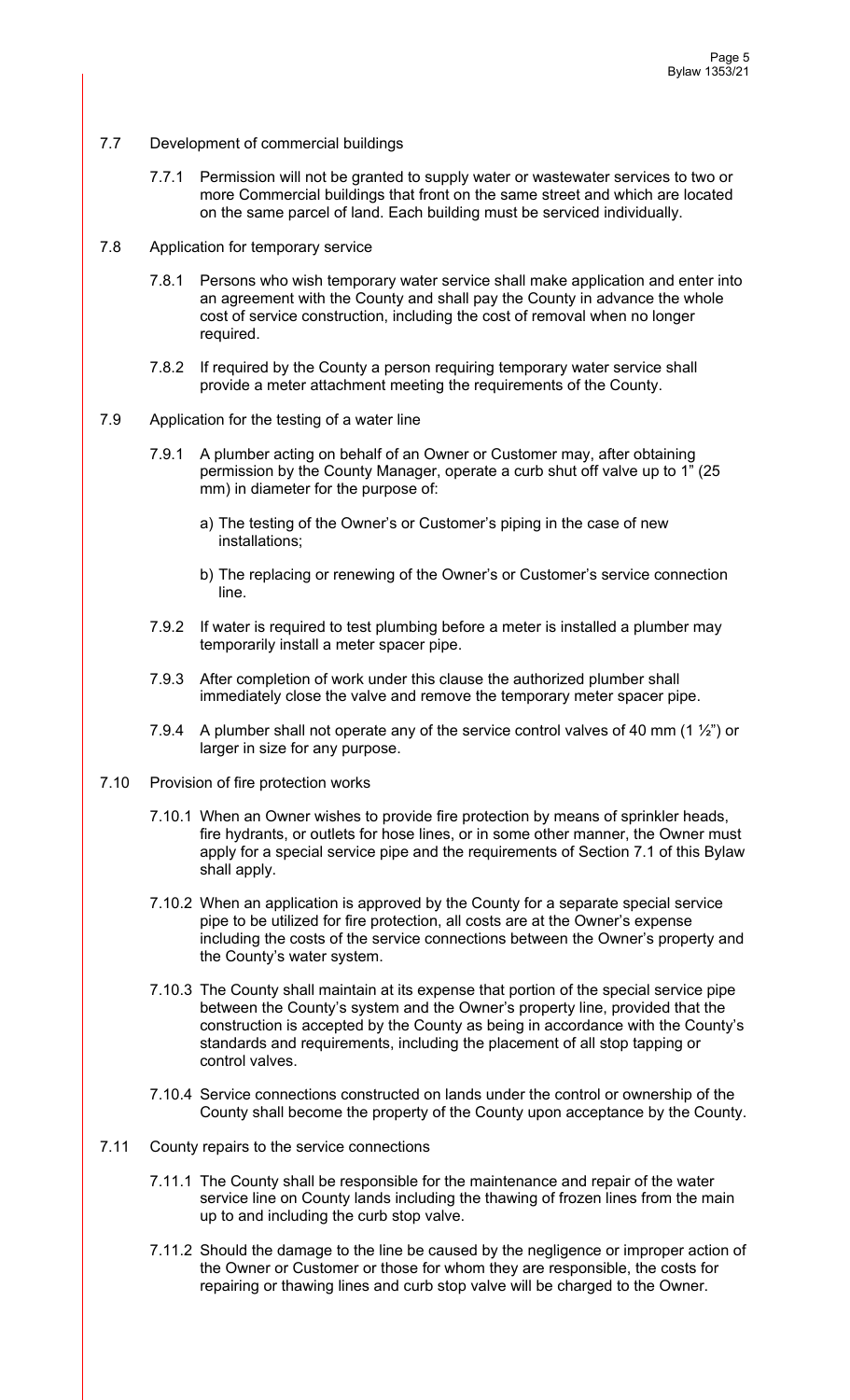### 8 REPAIR AND MAINTENANCE OF WATER SERVICE LINES

- 8.1 An Owner shall be responsible for the repair of the water service line within his own property.
- 8.2 Repair of water lines on Owner's property:
	- 8.2.1 Where the exact location of a problem cannot be determined to be either clearly within County lands or on private property, the County may undertake to determine the location of the problem;
	- 8.2.2 If a problem exists within the County lands, the County will continue to complete repairs; and
	- 8.2.3 If the problem is found to exist on private property, the Owner shall be responsible for the costs incurred by the County to that point and shall be responsible for the completion of the repairs.
- 8.3 Where the Owner undertakes the repair of a service connection on his own property and finds that the problem exists on the portion of line for which the County is responsible, the County may complete the repairs.
- 8.4 The Owner or occupant of a property shall ensure that the water service curb stop valve remains accessible and exposed. Where the Owner or occupier damages or causes the curb stop valve to become inoperative, the Owner shall be responsible for costs incurred by the County.
- 8.5 Any obstructions restricting access to the curb stop or water meter touchpad will be removed. Removal of these obstructions shall only be arranged by the County, at the cost of the Owner.
- 8.6 The Owner shall be responsible for clearing any blockages in the wastewater service line from the building to the main.

### 9 REPAIR AND MAINTENANCE OF WASTEWATER SERVICE LINES

- 9.1 Repair of wastewater lines
	- 9.1.1 If an Owner believes that a wastewater service connection is blocked or is performing poorly the Owner may request the County to repair or replace that part of the service connection within County lands. In such a case, the Owner may be required, at the Owner's cost, to provide a camera inspection of the wastewater line to determine the nature of the problem before action is taken by the County.
	- 9.1.2 If a problem or problems are found to be on both private and County lands it will be the responsibility of the Owner of the property to repair the problem on the Owner's property before the County will undertake repairs to the County property.
- 9.2 Replacement of lines
	- 9.2.1 If the Owner of a property wishes to replace a water or wastewater service connection, it shall be at the Owner's expense.
	- 9.2.2 Where a service connection needs replacement because it can no longer be economically repaired, the replacement must be undertaken by the Owner at his own expense.
	- 9.2.3 Section 7 of this Bylaw shall apply to the installation of replacement service connections.

#### 10 WATER METERS

10.1 All water meters shall be supplied by the County with all costs outlined in Schedule "C" being charged to the Owner or the Owner's general contractor of the property to which the meter has been installed.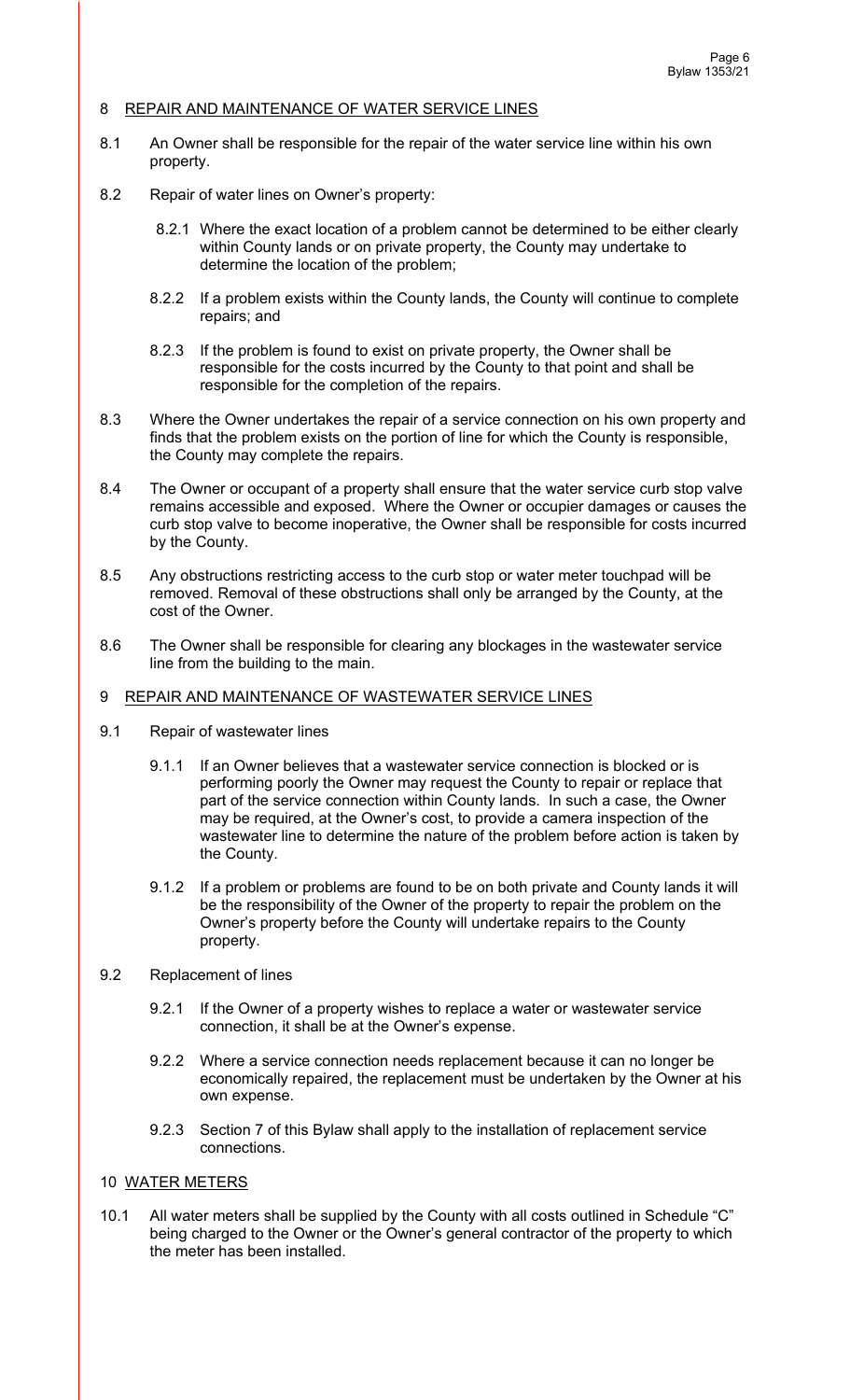- 10.2 All water outlets from a water service connection to any building must be metered using a meter specified in Schedule "C".
- 10.3 Where at the time of passage of this Bylaw a water service is not metered the County shall install a meter at a cost to the Owner as specified in Schedule "C".
- 10.4 Placement of water meters:
	- 10.4.1 The County will supply and maintain all water meters as required and may install remote readout indicators where necessary or desirable.
	- 10.4.2 The Owner will be responsible for coordinating the installation of the meter for his building with the County.
	- 10.4.3 The County may undertake any repairs necessary to the meter and remote readout to ensure proper operation.
- 10.5 All Owners, Customers and occupants of buildings or land shall give access to all parts thereof to the County for the purposes of installing, maintaining or reading a meter.
- 10.6 Installation of water meters:
	- 10.6.1 Every Owner shall make allowance for the installation of water meters in accordance with the County's specifications and shall protect the same from frost or other damage when placed upon their premises.
	- 10.6.2 Every Owner shall make allowance for the installation of a remote reading device on the outside of the building at the front of the building in an easily accessible location between one to one and one-half meters from ground level in accordance with the County's specifications and shall protect the same from frost or other damage.
- 10.7 Where the Owner fails to protect the meter, remote reading device and service lines from frost or other damage, such Owner shall pay the cost of repairs to the County.
- 10.8 The County may seal meters installed and no person except as authorized by the County shall break or tamper with any such seal. It is an offence to tamper with a meter and the offender is liable to the penalties specified in Schedule "D".
- 10.9 The County may undertake to read the actual consumption from the meter rather than from the remote read units, in which case, the next utility billing will be calculated using the actual consumption.
- 10.10 Disturbance of water meters:
	- 10.10.1 If a meter reading is disputed by either the County or the Customer, a written notice shall be given to the other.
	- 10.10.2 Following written notice, a meter situated on the premises of such Customer may be tested or calibrated by a proper official delegated by the County.
	- 10.10.3 If the said meter is found to be accurate within 98.5% to 101.5% of the water passing through the same, the expense of such test or calibration as specified in Schedule "C" shall be borne by the party giving such notice.
	- 10.10.4 If a meter is found not to be accurate within the above limits, the same shall forthwith be repaired or replaced by another meter and the expenses of so doing shall be borne by the County.
	- 10.10.5 If a meter is found not to be accurate, the accounts based upon the reading of that meter for the maximum of 12 monthly bills (consummation portion of monthly bill) preceding the date of such test shall be corrected in proportion to the error of the meter in excess of the limits outlined in S.10.10.3 hereof and the Customer shall pay or there shall be refunded payment which shall be accepted by both the County and the Customer as settlement in full to the date thereof of all claims due to the inaccuracy of such meter.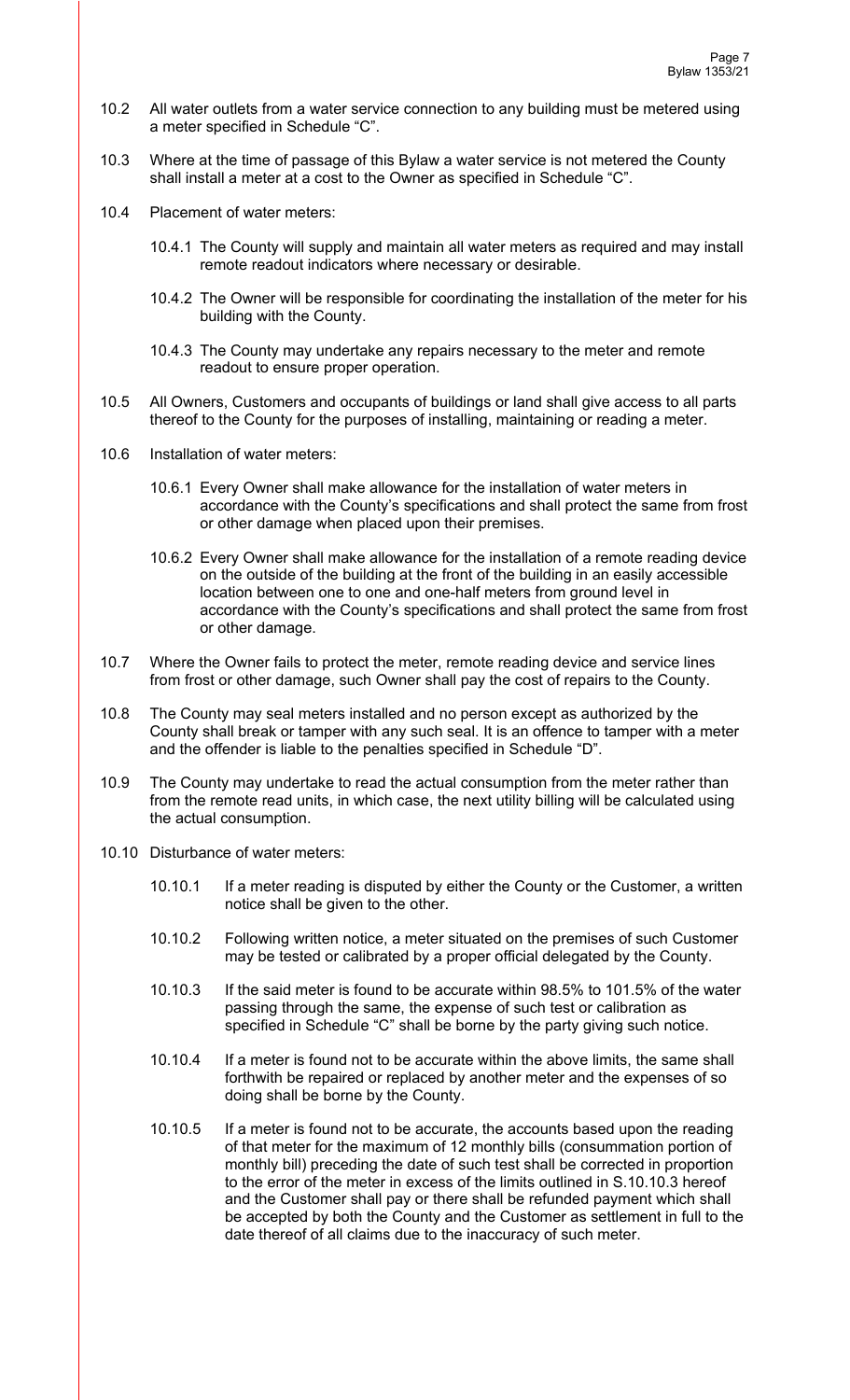## 11 CROSS CONNECTIONS AND BACKFLOW PREVENTION

- 11.1 Cross Connections and Backflow Prevention
	- 11.1.1 No Person shall connect, cause to be connected, or allow to remain connected to the water system or any extension thereof, any piping, fixture, fitting, container or appliance, which, under any circumstances, may allow water, wastewater or any other liquid, chemical or substance to enter the County Water System.
	- 11.1.2 Owners and Customers shall allow a County authorized inspector full access to their facilities in order to evaluate and/or inspect for possible Cross Connections and existing or newly installed Backflow preventers.
	- 11.1.3 For the purposes of preventing a Cross Connection, the County Manager may require any Owner or Customer to install a Testable Cross Connection Control Device or Devices.
	- 11.1.4 At the time of installation and thereafter, every Owner or Customer required to install a Testable Cross Connection Control Device pursuant to any Act, regulation or code or by the County Manager pursuant to this Bylaw, shall:
		- a) Ensure that the Testable Cross Connection Control Device or Devices installed are inspected and tested on a yearly basis; and
		- b) Report the results of the inspection and testing on the form prescribed by the County Manager to the County Manager within the time frame specified by the County Manager.
	- 11.1.5 Every Owner or Customer required by the County Manager to install a Testable Cross Connection Control Device or Devices shall install only Testable Cross Connection Control Device or Devices approved by the County Manager.
	- 11.1.6 Every Owner or Customer required by this Bylaw to ensure that Testable Cross Connection Control Device or Devices are inspected and tested shall ensure that only persons approved by the County Manager are utilized to perform those inspections and tests. In approving Persons to inspect and test Cross Connection Control Devices, the County Manager may take into consideration the following qualifications:
		- a) A certificate from an accredited organization as a Certified Backflow Prevention Device Tester;
		- b) A calibration certificate for test equipment;
		- c) Another trade or professional qualification (e.g. Plumbing Certificate, Sprinkler Fitter Certificate, etc.); and
		- d) Liability insurance coverage.
	- 11.1.7 If an Owner or Customer fails to have a Testable Cross Connection Control Device or Devices inspected or tested or fails to report the results of the inspection or testing to the County Manager, the County Manager may notify the Owner or Customer that the Testable Cross Connection Control Device or Devices must be inspected and tested and a test report must be submitted to the County Manager within the time frame specified by the County Manager or his designate.
	- 11.1.8 The County Manager may discontinue providing water service to an Owner or Customer until the Owner or Customer has the Testable Cross Connection Control Device or Devices inspected and tested and the Owner or Customer submits a report with results satisfactory to the County Manager.
	- 11.1.9 Every Owner or Customer shall display an up-to-date information record card issued by the County on or immediately adjacent to the Testable Cross Connection Control Device or Devices.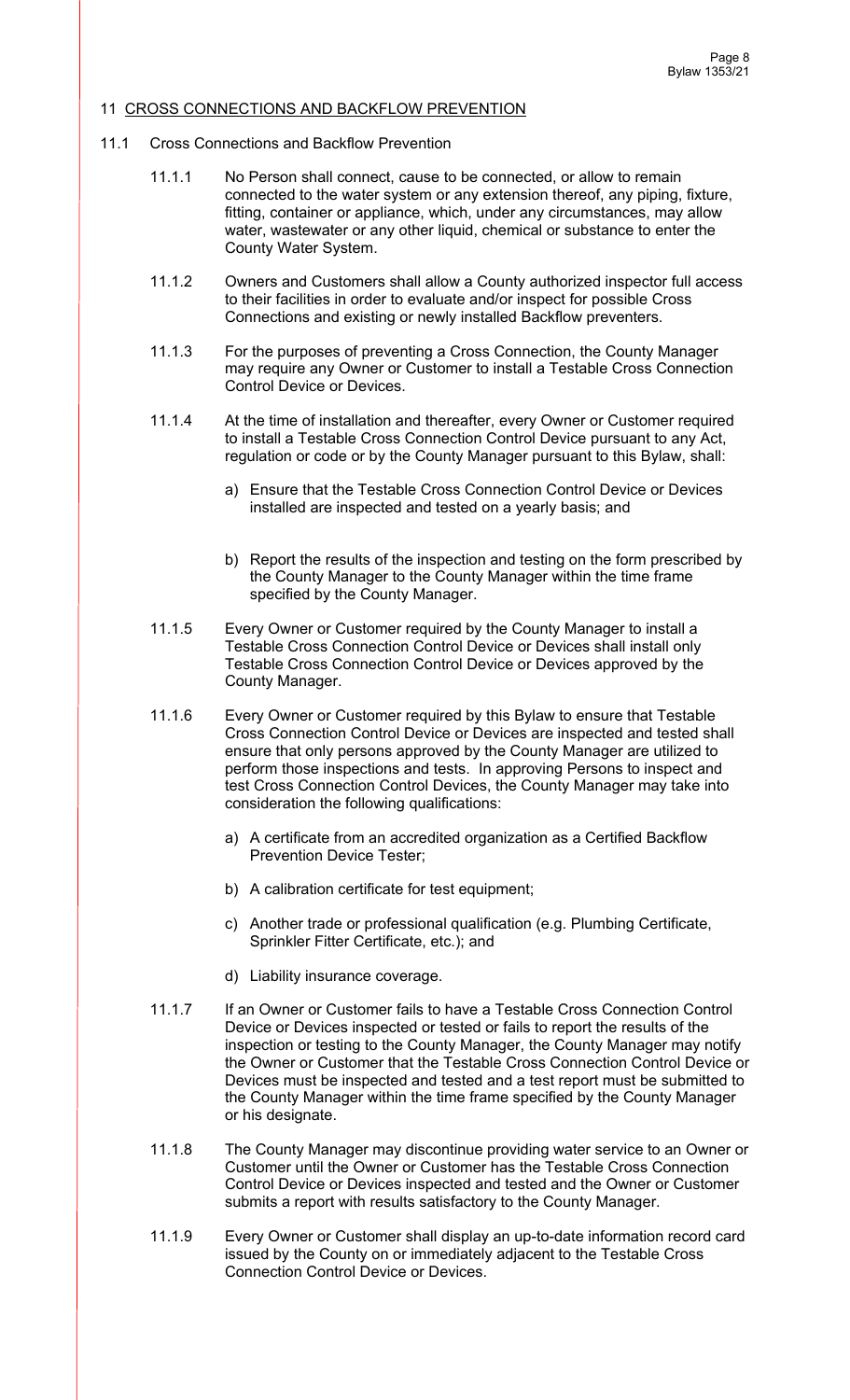## 12 RATES, BILLING AND COLLECTION

- 12.1 The various rates to be charged to Customers for the purchase of water and the disposal of wastewater are prescribed in Schedule "B" of this Bylaw.
- 12.2 A utility bill showing actual or estimated amounts for all service charges to the Customer shall be prepared and mailed monthly. The water and wastewater service charges and any other charges authorized by a Bylaw of Lacombe County may be combined on a single Customer bill, but each charge shall be shown separately.
- 12.3 The billing for water service charges shall be based on meter readings taken within the last seven days of each month, or as soon as practical thereafter, or following a change in the ownership of the property.
- 12.4 Where a meter cannot be read by an agent of the County on the normally scheduled date for meter reading services, or where the meter or its appurtenances have been interfered with or obstructed, consumption amounts shall be estimated by the County based on past and current consumption information.
- 12.5 No reduction in rates or charges shall be made for any interruption of water or wastewater services during a billing period.
- 12.6 Where an Owner or occupant wishes to obtain water and wastewater services, he shall make application to the County.
- 12.7 Customers opening a new account who are indebted to the County for utility services previously supplied shall not be entitled to receive utility services until payment of such outstanding account has been made in full.
- 12.8 Every applicant for the supply of water or wastewater services shall, before the service is turned on, deposit with the County a deposit as prescribed in Schedule "B".
- 12.9 Customers opening a new utility account due to a change of address within the QEII West Lacombe Business Parks shall not have to pay a deposit if 1) the Customer has an existing utility account established for at least two (2) years; 2) the existing account is not in arrears; and 3) the new account is in the same name as the existing account.
- 12.10 Interest shall not be paid for the period of time which the deposit is held by the County.
- 12.11 Deposits shall be returned as follows:
	- 12.11.1 Where Customers have made payment of all utility bills rendered them on or before the due date stated on the bill during the most recent two-year period, and have maintained their utility account in good standing during that time; and
	- 12.11.2 When the water and/or wastewater service has been discontinued, subject to the deduction of any unpaid account at the time of such discontinuance of service.
- 12.12 All utility bills are due and payable upon receipt of billing with payment to be made at the Lacombe County office or at such other place as may be designated from time to time by the County Manager.
- 12.13 Non-receipt of a utility bill shall not exempt the Customer from payment of the services rendered.
- 12.14 Any water and/or wastewater account balance which remains unpaid after the last day of the month in which the County office is regularly open shall have added to their account a late payment fee as specified in Schedule "C" based on the combined account balance including other services and charges included on the utility bill by Lacombe County.
- 12.15 Where a utility account has been outstanding for a period of 60 days, a notice shall be mailed to the Customer and the registered Owner of the property if the Customer is not the registered Owner, warning that water service may be shut off unless full payment of the account is received within seven days of the notice. If payment is not received within the seven-day period, the County may, but is not required to, hand deliver, or post a final notice on the property, warning that water services shall be shut off unless full payment of the account is received within two days of the final notice. Payment must be made by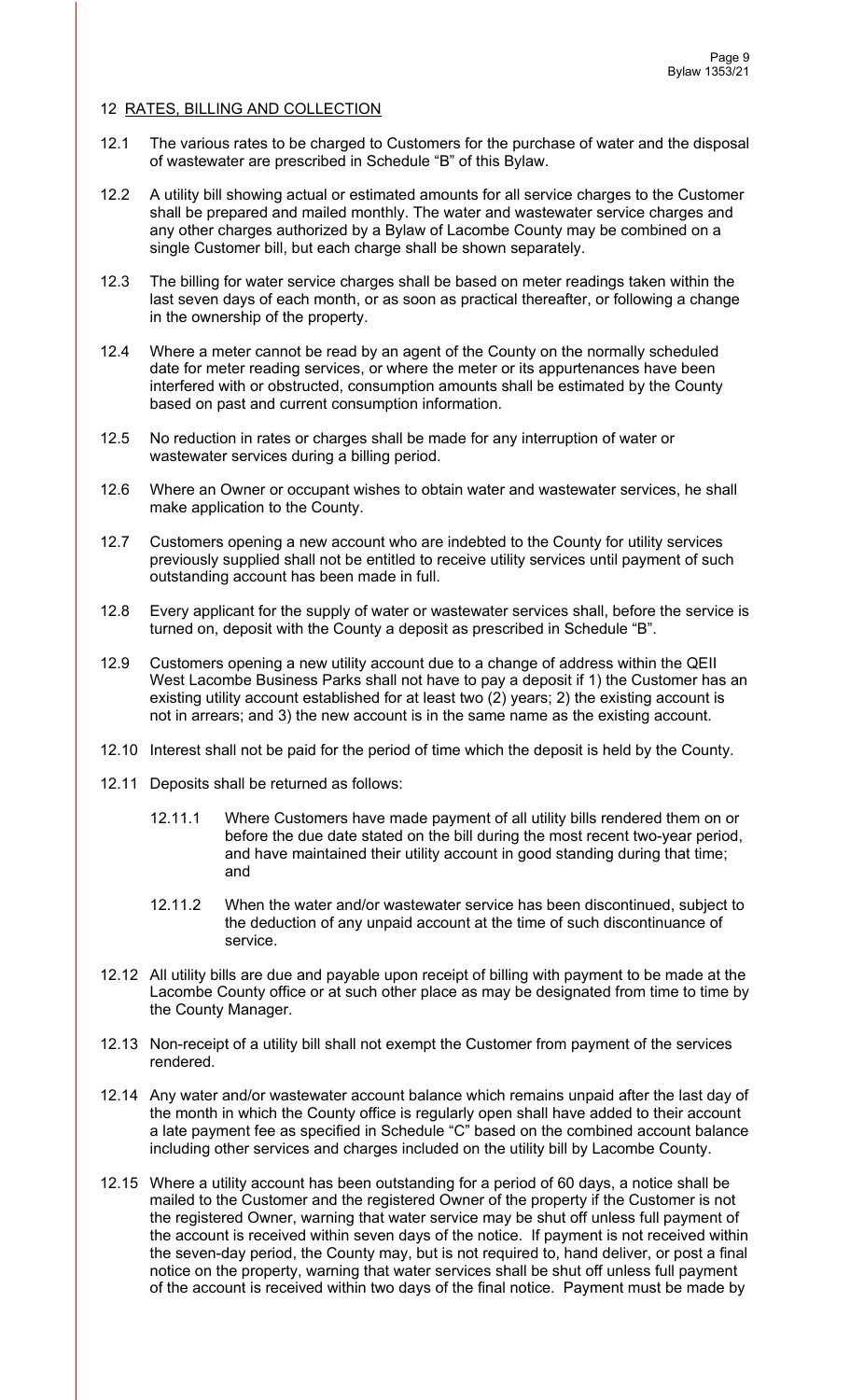cash, certified cheque, debit card or internet banking, failing which, services may be disconnected.

- 12.16 Where water service has been shut off for non-payment of a utility account in accordance with Section 12.15, the water service shall not be turned on until such time as the account, including penalties and a reconnection fee as prescribed in Schedule "C" has been paid and an account deposit, as prescribed in Schedule "C", has been provided. Payment must be by cash, certified cheque, debit card or internet banking.
- 12.17 Notwithstanding Section 12.15, where the Customer is unable to pay the entire amount of the outstanding utility account the County Manager may, upon negotiation of a satisfactory repayment schedule, postpone the shut-off of water services.
- 12.18 Where the Owner of the property is the Customer and where a utility account and other charges under this Bylaw remain unpaid, the County Manager may add the unpaid utility and other charges to the tax roll account of the property.
- 12.19 The County Manager may undertake collection of any unpaid utility accounts by any means provided by law.
- 12.20 Any person wishing to discontinue receiving water and wastewater service from the County shall give two working days' notice of the same to the County office, otherwise the rates will continue until such notice is given or the water is turned off.
- 12.21 Where water and wastewater service is to be discontinued a final billing will be calculated on a prorated basis from the date of the last billing to the date of discontinuance of service.
- 12.22 Where it has been determined that a Customer has been paying an amount lesser than that which should have been paid because of errors of the County such as improper meter placement, sizing or specification, improper rate application, or improper meter reading or bill calculation, a charge of the difference between what was paid and what should have been paid shall be paid by the Customer for the period between January 1st of the year previous to the current year and the date on which the error was discovered.
- 12.23 Where it has been determined that a Customer has been paying an amount greater than that which should have been paid because of errors of the County such as improper meter placement, sizing or specification, improper rate application, or improper meter reading or bill calculation, a refund of the difference between what was paid and what should have been paid shall be given to the Customer for the period between January 1<sup>st</sup> of the year previous to the current year and the date on which the error was discovered. Notwithstanding the above, Council may, at its sole discretion, authorize a refund exceeding the amount determined in this Section.
- 12.24 Where a customer can demonstrate that water is delivered and consumed and is not returned in any amounts to the sanitary system, the County Manager may adjust a utility bill to reflect this situation.

## 13 GOVERNING THE PROVISION AND USE OF WATER

- 13.1 In the event of construction, maintenance, repairs, emergency, shortage of water, water bans, or in connecting or repairing of service connections, or the maintenance or repair of the County's Water System or any part thereof, the County shall have the right to shut off, interrupt or ration the water from or to any Customer without notice and keep it off as long as may be necessary.
	- 13.1.1 The County shall endeavor to provide notice to Customers of such interruption of service and shall seek to minimize the inconvenience to Customers as may be deemed reasonable by the County Manager.
	- 13.1.2 The County does not guarantee the pressure nor the continuous supply of water, and the County reserves the right at any and all times without notice to change operating water pressures and to shut off, interrupt or ration water. The County, its officers, employees or agents shall not be liable for any damages of any kind due to changes in water pressure, the shutting off of water, interruption of water supply, water bans or shortage, or by reason of the water containing sediments, deposits or other foreign matter.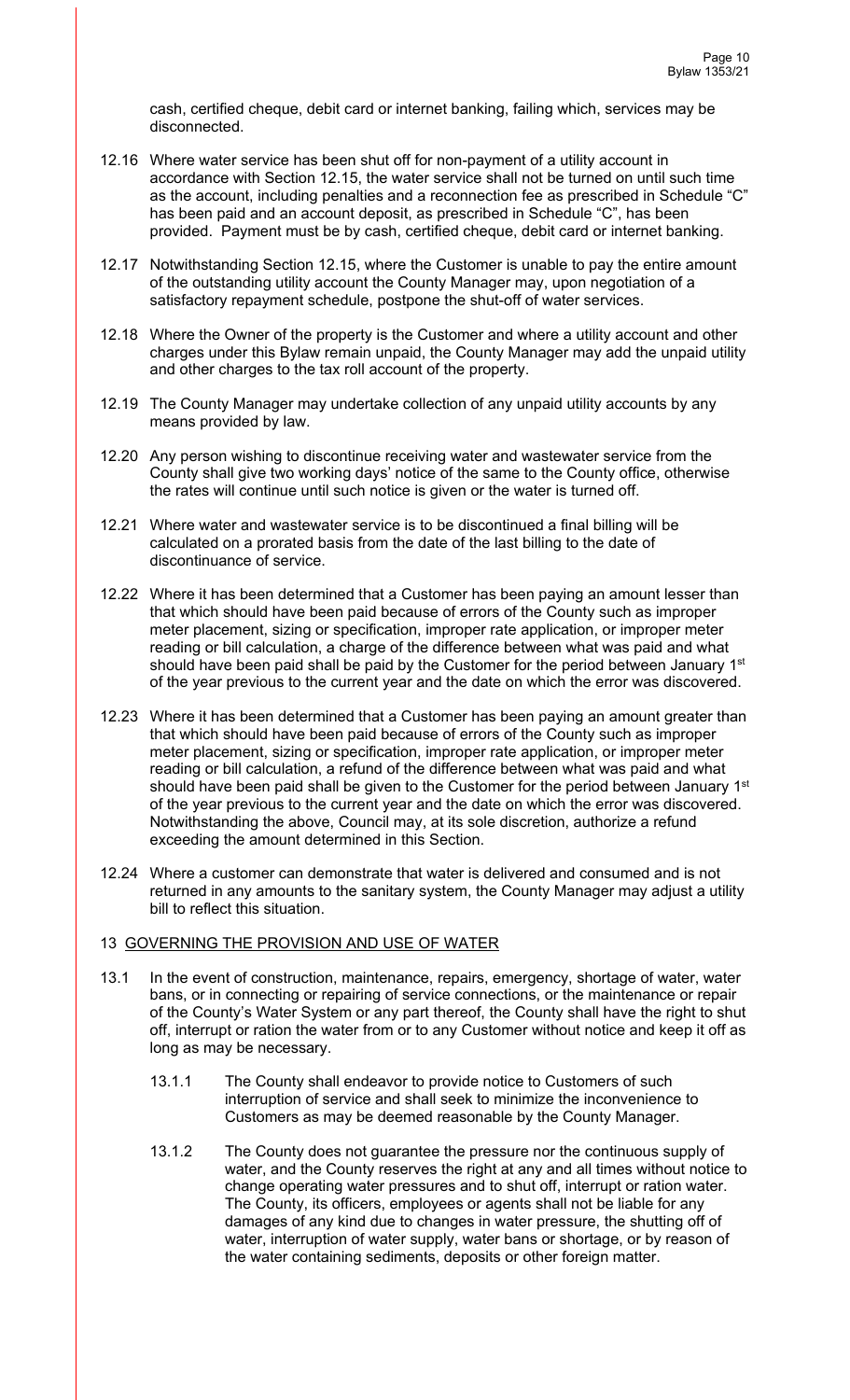- 13.2 Except where authorized by the County in writing no Person shall open, close or interfere with any hydrant or valve connected to the County Water System.
- 13.3 No Customer, Owner or occupant of any building or property which is supplied with water by the County shall sell or otherwise dispose of water supplied by the County, or to give away or permit the same to be taken or carried away from the property unless specifically authorized by the County.
- 13.4 The County may have the water shut off to the property of any Owner or Customer breaching any of the provisions of this Bylaw, and in cases where the water has been shut off for allowing waste due to leaks or defects in pipes or connections may refuse to restore water services until the defects have been repaired.
- 13.5 The County may shut off water at the curb stop valve, in which case no person shall turn on or attempt to turn on the water except where authorized by the County in writing.
- 13.6 When an emergency in water supply occurs, the County may restrict the use of water from the County Water System.

## 14 RESTRICTED MATERIALS

- 14.1 No Person shall connect, cause to be connected, or allow to remain connected to the County Water System any piping, fixture, fittings, container or appliance, in a manner which under any circumstances, may allow contaminated or polluted water, wastewater or any other liquid, chemical or substance to enter the domestic water system.
	- 14.1.1 The County Manager or his designate may issue such order or orders to the Owner of the property as may be required to ensure compliance with Section 10 of this Bylaw.
	- 14.1.2 The Owner of a property is required to install Cross Connection Control Devices that may be required by the County Manager and shall be responsible for the costs of the device, installation and maintenance.
- 14.2 No Person shall throw, deposit or leave in or upon the County Wastewater System or any sewer, trap, grating, drain or manhole connected therewith, any material that may cause blockage of the County Wastewater System, including its mains or service connections.
- 14.3 No Person shall discharge into the County Wastewater System, or any sewer, trap, drain or manhole connected therewith, any liquid or liquids that would prejudicially affect the County Wastewater System, adversely affect the environment, or which would cause pollution or are hazardous.
- 14.4 No Person shall make any connection with the County Wastewater System or any drain or pipe connected therewith for the purpose of conveying any inflammable, explosive or hazardous material.
- 14.5 No Person shall make any connection with the County Wastewater System or any drain or pipe connected therewith for the purpose of conveying any surface water collected by drainage in weeping tile, eaves trough or roof spouts.
- 14.6 No Person shall discharge the contents of any privy vault, manure pit or cesspool, directly or indirectly into the County Wastewater System, or any drain connected to the County Wastewater System.
- 14.7 No Person shall turn, lift, remove, raise or tamper with the cover of any manhole, or ventilator of any County sewer, except where authorized by the County.
- 14.8 No Person shall cut, break, pierce or tap into the County Wastewater System.
- 14.9 The County may upon reasonable notice and at reasonable times enter buildings or other places which have been connected to the County Wastewater System and to ascertain whether or not any improper material or liquid is being discharged in wastewater, and the County shall have the right to use any test or other means necessary to determine compliance with this Bylaw and to stop or prevent the discharge of any substances that are contrary to this Bylaw.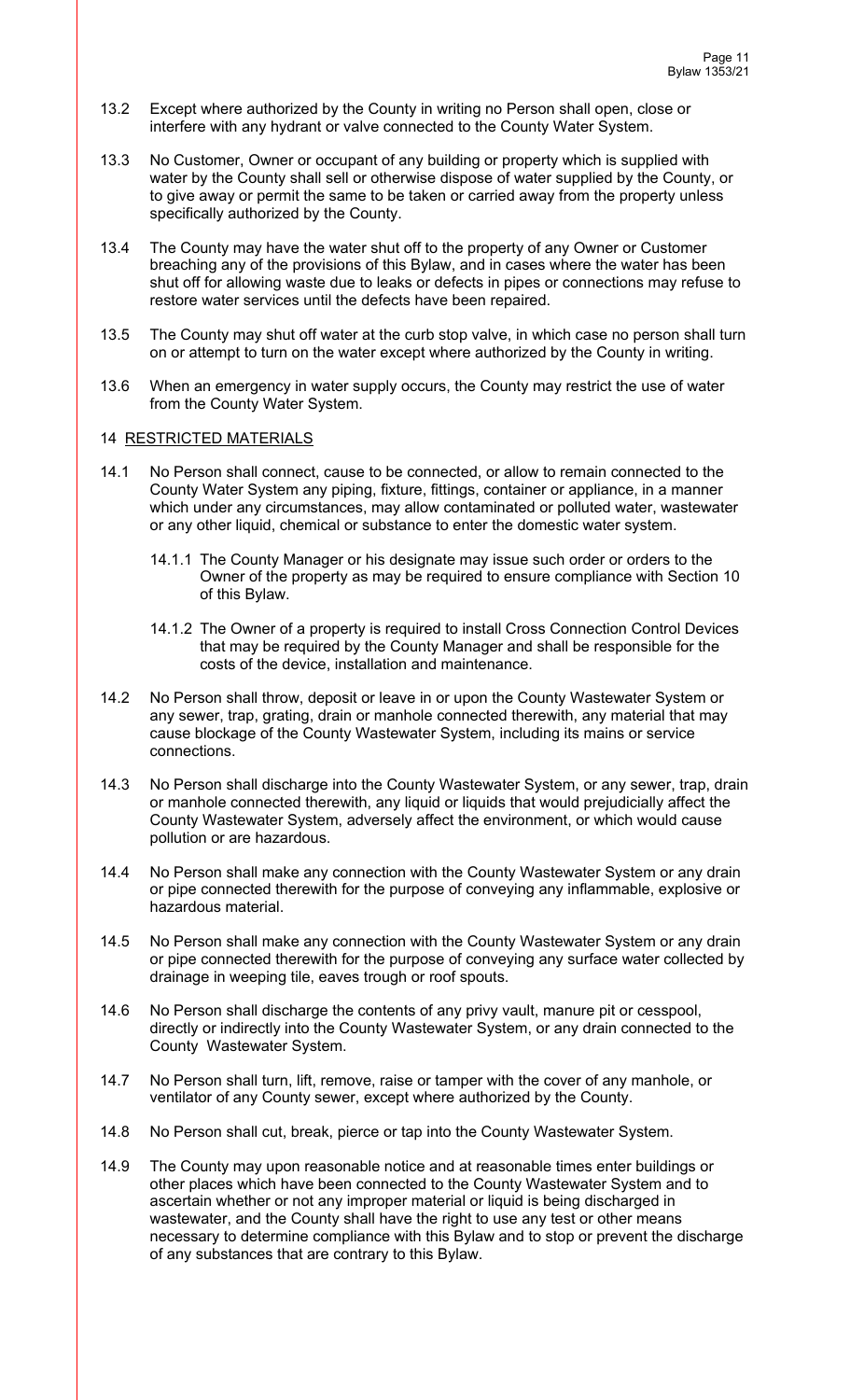14.10 Discharges from trade, industrial or manufacturing process

- 14.10.1 No Person shall discharge or allow to be discharged any waste, product or by-product created or resulting from any trade, industrial or manufacturing process, directly or indirectly into the County Wastewater System without such pre-treatment as shall be prescribed by the County for each such case.
- 14.10.2 The necessary pre-treatment works so prescribed shall be completely installed by the Customer at his own expense, prior to the construction of the wastewater connection and shall be continuously maintained and operated by the Customer.
- 14.10.3 No person shall discharge or allow to be discharged into the County Wastewater System any materials found listed in Schedule "E" to this Bylaw which exceed the levels listed in Schedule "E" of this Bylaw.
- 14.10.4 Any person who breaches Section 14.10.3 of this Bylaw shall in addition to the penalty prescribed in Schedule "D" to this Bylaw be liable for all costs incurred by the County in remediating the situation caused by that breach, including all clean-up costs.
- 14.11 Grease traps of sufficient size and approved design shall be placed on the waste pipes from all hotels, restaurants, laundries, and such other places as the County may direct. The Owner will be responsible for the maintenance of the grease traps.
- 14.12 Commercial building sumps:
	- 14.12.1 Interceptors of sufficient size and approved design shall be placed on the waste pipes from all car washes and any other buildings that may cause excess dirt and debris to pass in the County Wastewater System.
	- 14.12.2 The Owner of any building shall design and connect a Storm Water Discharge System that is in compliance with the development's Storm Water Management Plan.
	- 14.12.3 No person shall allow the discharge from a Storm Water Discharge System to enter into the County Wastewater System.

## 15 PENALTIES

- 15.1 Charges as prescribed in Schedule "C" will be imposed on any Customer issuing a cheque to Lacombe County which is dishonoured or returned with a notification of nonsufficient funds (N.S.F.) and those charges shall be added to their account.
- 15.2 Any Person who breaches or contravenes any provision of this Bylaw is guilty of an offence and upon conviction, is liable to pay a fine as prescribed in Schedule "D" of this Bylaw together with any further or other sanctions a court may impose.

# 16 MISCELLANEOUS

16.1 Received first and second reading and by unanimous consent of Councillors present, a third reading and finally passed this  $30<sup>th</sup>$  day of November, 2021.

**Reeve** Reeve

County Manager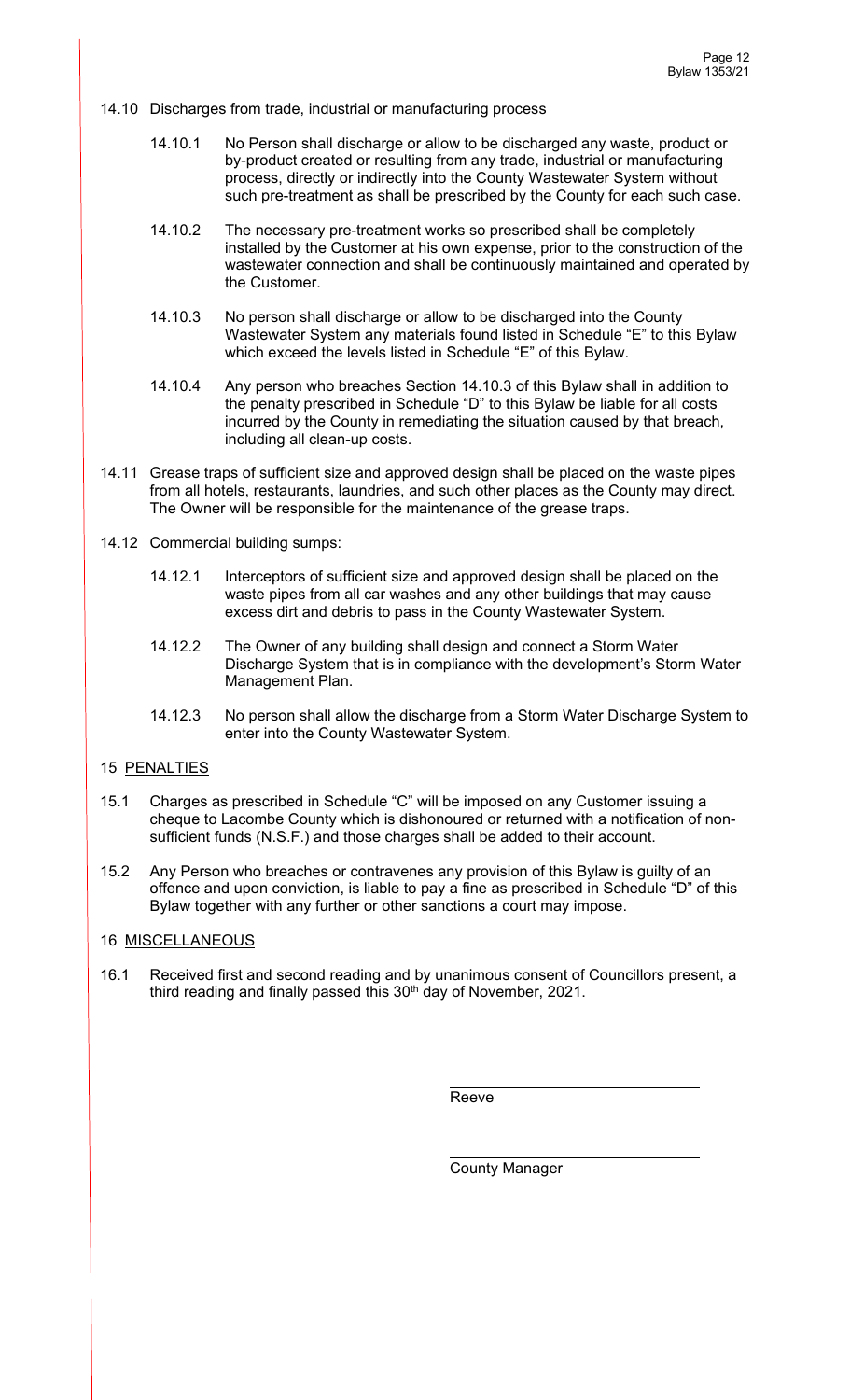# **SCHEDULE "A"**

# **QEII WEST LACOMBE BUSINESS PARKS SERVICE AREA**

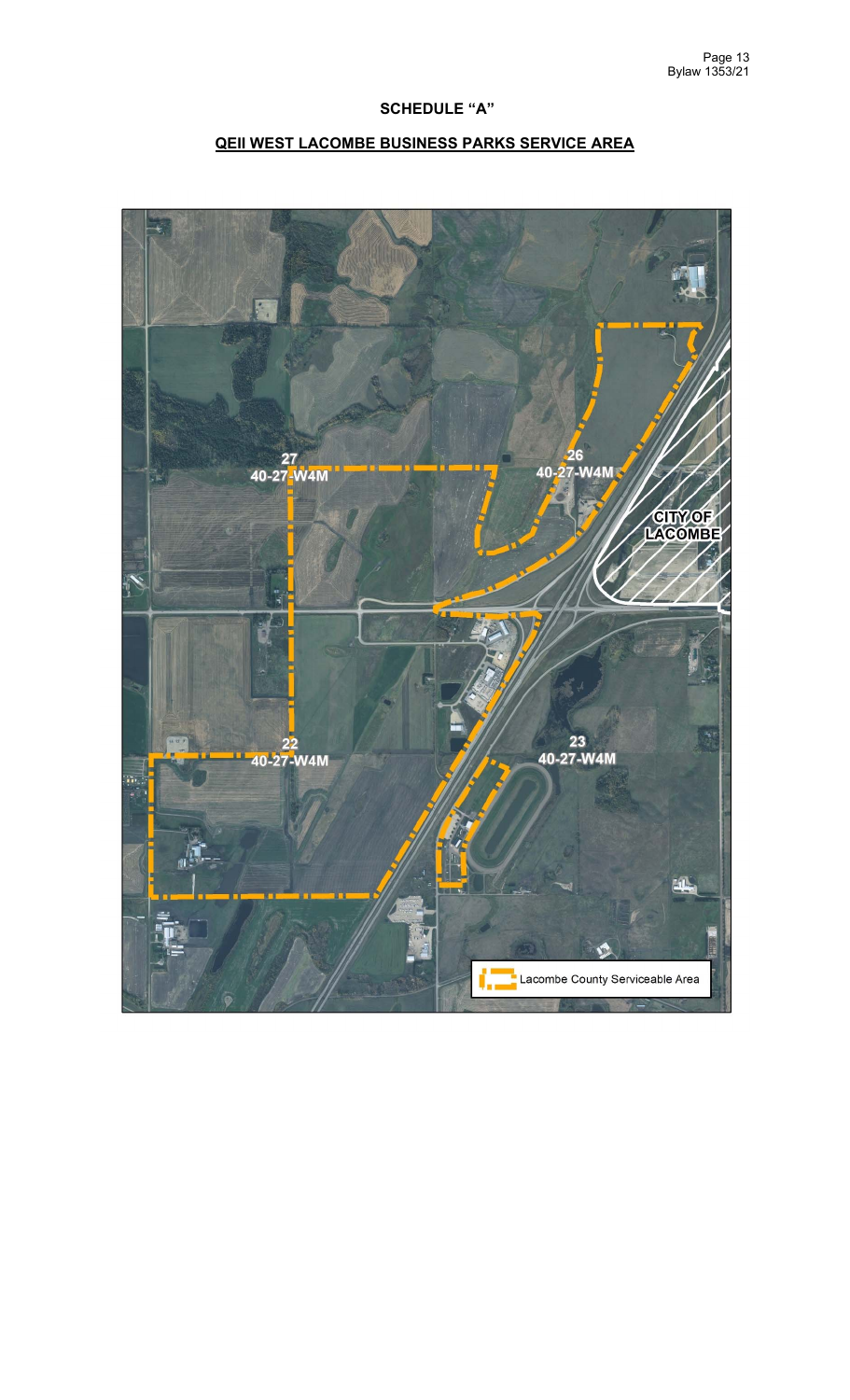## **SCHEDULE "B"**

### **RATES**

### **Water Service**

1. A fixed base rate monthly charge shall be levied based on the size of the meter supplied to each Customer as follows:

|                | $5/8$ " (16 mm), $\frac{3}{4}$ " (19 mm) | S.  | 18.01      |
|----------------|------------------------------------------|-----|------------|
| 1"             | $(25$ mm $)$                             | \$. | 45.04      |
| $1\frac{1}{2}$ | (38mm)                                   |     | \$112.60   |
| 2"             | $(50$ mm $)$                             |     | \$281.56   |
| 3"             | $(75$ mm $)$                             |     | \$563.04   |
| 4"             | $(100 \, \text{mm})$                     |     | \$1,126.08 |

For meters larger than 4" (100 mm), the fixed base rate monthly charge shall be determined by the County Manager.

Minimum Monthly Charge – Fixed base monthly charge as defined above

2. Consumption Rate - \$4.76 per Cubic Meter

#### **Wastewater Service**

- 1. Fixed Base Rate \$28.98 per month
- 2. Consumption Rate \$3.33 per cubic meter of water consumed
- 3. For the purpose of calculating the wastewater charge the volume of wastewater contributed by the Customer to the County's Wastewater System shall be deemed to be equal to 100% of the water delivered to the Customer's premises, whether the water was received from the County or from sources other than the County.

## **Account Deposits**

Account deposits shall be determined based on the size of the water meter servicing the property, as follows:

| Meter Size     |                      | Deposit    |
|----------------|----------------------|------------|
| $\frac{3}{4}$  | $(19$ mm $)$         | 300.00     |
| 1"             | $(25$ mm $)$         | 300.00     |
| $1\frac{1}{2}$ | (38mm)               | 600.00     |
| 2"             | $(50$ mm $)$         | \$1,200.00 |
| 3"             | $(75$ mm $)$         | \$2,000.00 |
| 4"             | $(100 \, \text{mm})$ | \$2,000.00 |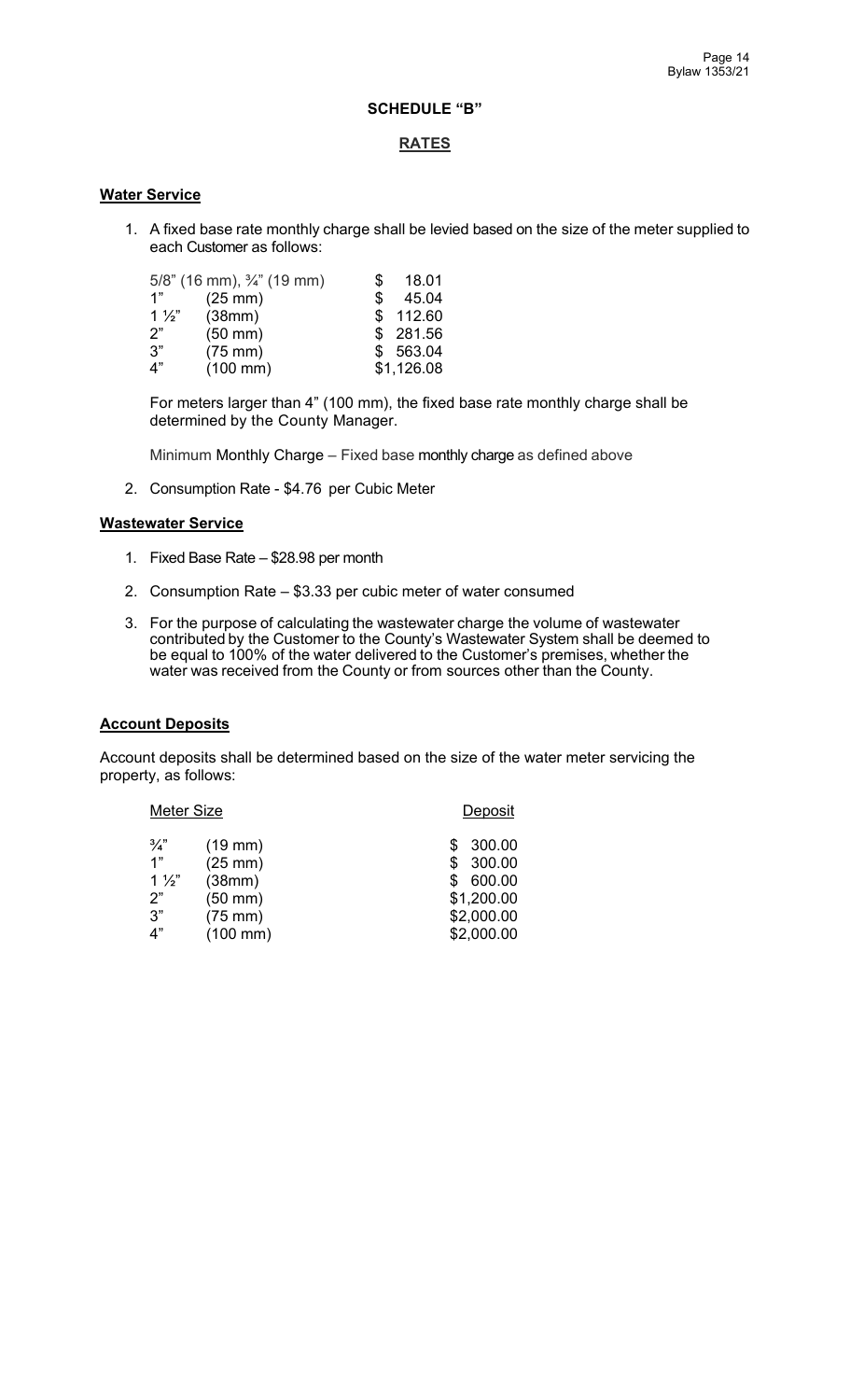# **SCHEDULE "C"**

# **SERVICE FEES**

| <b>Meter Installation Cost</b><br>$\frac{3}{4}$ "<br>Meter<br>Meter<br>1"<br>$1\frac{1}{2}$<br>Meter<br>2"<br>Meter<br>3"<br>Meter<br>4"<br>Meter<br>6"<br>Meter | At Cost $+25%$<br>At Cost + 25%<br>At $Cost + 25%$<br>At Cost + 25%<br>At Cost $+25%$<br>At Cost $+25%$<br>At Cost $+25%$ |
|------------------------------------------------------------------------------------------------------------------------------------------------------------------|---------------------------------------------------------------------------------------------------------------------------|
| <b>Water Line Connection Permit Rates</b><br>1"<br>From main to property<br>$1\frac{1}{2}$<br>From main to property<br>2"<br>From main to property               | At Cost + 25%<br>At Cost + 25%<br>At Cost $+25%$                                                                          |
| <b>Wastewater Line Connection Permit Rates</b><br>4"<br>From main to property<br>6"<br>From main to property                                                     | At Cost $+25%$<br>At Cost $+25%$<br>At Cost $+25%$                                                                        |
| <b>Pavement Restoration</b><br>To cut and patch<br>Sidewalk or curb cuts                                                                                         | At Cost $+25%$<br>At Cost + 25%                                                                                           |
| <b>Miscellaneous Rates</b><br>Request service call and County employee unable<br>to enter premises or make connection                                            | \$65.00                                                                                                                   |
| Turn water off and/or on for construction purposes<br>Up to and including 1 $\frac{1}{2}$ "<br>Over 1 1/2"                                                       | \$35.00<br>\$35.00                                                                                                        |
| Water turn off and/or on for repairs<br>During regular hours<br>During after-hours<br>Water Kill – on pavement or other                                          | \$35.00<br>At Cost<br>At Cost + 25%                                                                                       |
| Repairs to water Meters (damaged by homeowner or tenant)                                                                                                         | At Cost + 25%                                                                                                             |
| Thawing water service                                                                                                                                            | At Cost + 25%                                                                                                             |
| Repair to damaged stand pipe                                                                                                                                     | At Cost + 25%                                                                                                             |
| Cleaning plugged Wastewater Lines<br>During regular hours<br>After hours                                                                                         | At Cost + 25%<br>At Cost $+25%$                                                                                           |
| Water turn off/on requested<br>During regular hours<br>After regular hours                                                                                       | \$35.00<br>At Cost                                                                                                        |
| Meter testing/calibration                                                                                                                                        | At Cost + 25%                                                                                                             |
| <b>Reconnection Fee</b>                                                                                                                                          | \$250.00                                                                                                                  |
| Non-sufficient Funds Penalty                                                                                                                                     | \$25.00                                                                                                                   |
| <b>Touch Pad installation</b>                                                                                                                                    | \$30.00                                                                                                                   |
| <b>Water Meter Installation</b>                                                                                                                                  | \$20.00                                                                                                                   |
| Meter Testing – in-house                                                                                                                                         | \$50.00                                                                                                                   |
| Meter Testing – out-sourced                                                                                                                                      | At Cost                                                                                                                   |
| Late Payment Fees                                                                                                                                                | 2% per month                                                                                                              |

Miscellaneous Items – At cost plus 25% as determined by the County Manager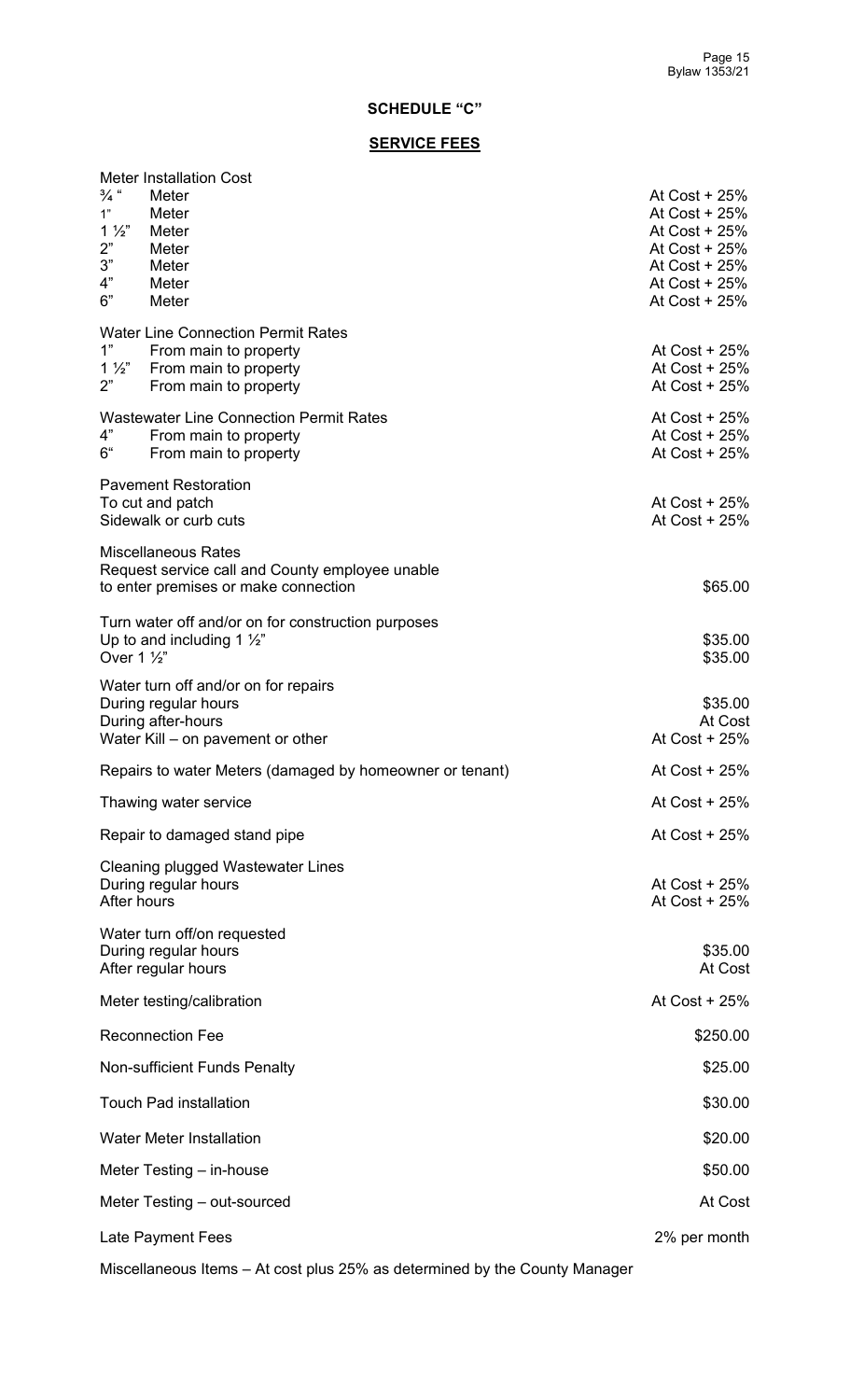# **SCHEDULE "D"**

# **PENALTIES**

| <b>Offense</b>          | <b>Amount</b> |
|-------------------------|---------------|
| 1 <sup>st</sup> Offense | \$250.00      |
| 2 <sup>nd</sup> Offense | \$500.00      |
| 3rd Offense             | \$1,000.00    |